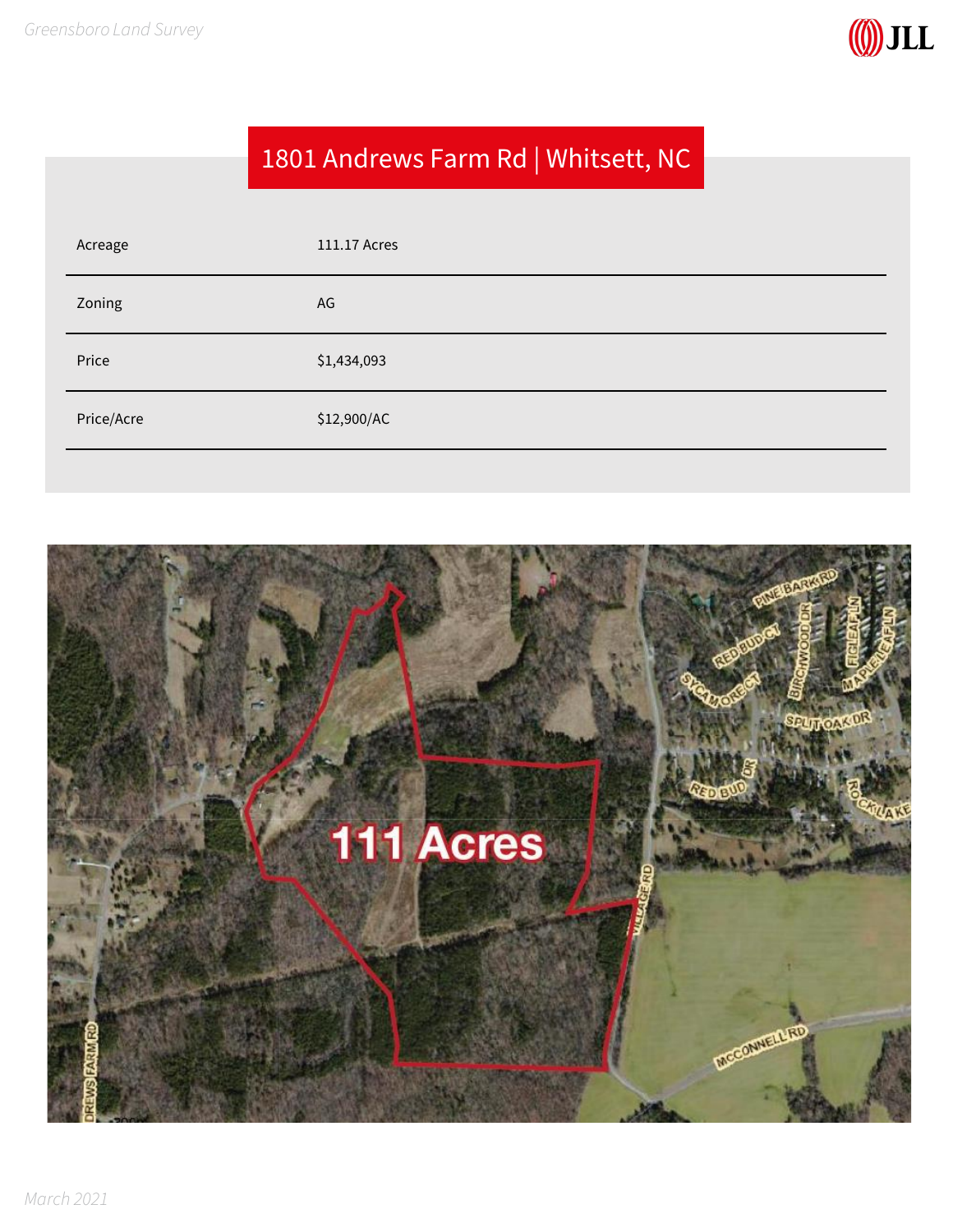

## **1801 Andrews Farm Rd.**

and 1344 Village Rd.- Whitsett, North Carolina 27377

### Property Features

- 111.17 +/- Acres
- This is a large tract of land located between two interchanges off Interstate 40 and 85 between Greensboro and Burlington (Mt.Hope Church Road (Exit #132) and Rock Creek Dairy Road (Exit #135))
- The area surrounding this property is heavily developed with various housing and industrial developments
- Potential Housing and/or Industrial site
- Water and Sewer available but not at site
- Zoned: AG

# **Priced to Sell: \$12,900/Acre**

NO WARRANTY OR REPRESENTATION, EXPRESS OR IMPLIED, IS MADE AS TO THE ACCURACY OF THE INFORMATION CONTAINED HEREIN, AND THE SAME IS SUBMITTED SUBJECT TO ERRORS, OMISSIONS, CHANGE OF PRICE, RENTAL OR OTHER CONDITIONS, PRIOR SALE, LEASE OR FINANCING, OR WITHDRAWAL WITHOUT NOTICE, AND OF ANY SPECIAL LISTING CONDITIONS IMPOSED BY OUR PRINCIPALS NO WARRANTIES OR REPRESENTATIONS ARE MADE AS TO THE CONDITION OF THE PROPERTY OR ANY HAZARDS CONTAINED THEREIN ARE ANY TO BE IMPLIED.



For more information, contact:

#### Sam Munday

+1 336 414 6141 • smunday@naipt.com Elliot Sheridan

+1 336 404 8768 • esheridan@naipt.com

348 N. Elm Street Greensboro, North Carolina 27401 +1 336 373 0995 naipt.com